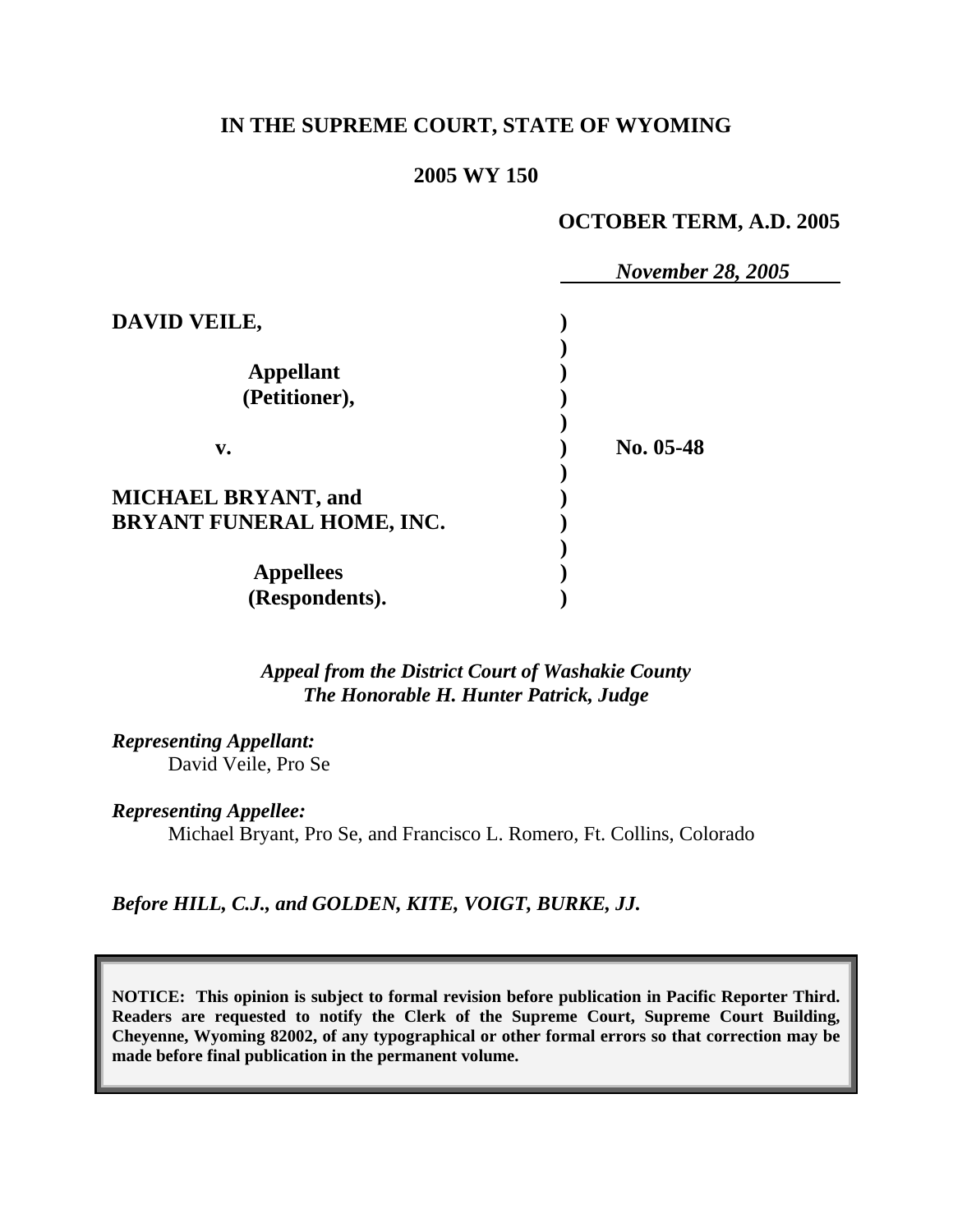**GOLDEN**, Justice.

[¶1] David Veile appeals from a district court order denying his motion for payment of costs for his appeal in *Veile v. Bryant*, 2004 WY 107, 97 P.3d 787 (Wyo. 2004). Finding Veile's argument on appeal to be without merit, we affirm the order of the district court and, finding no reasonable cause for this appeal, award sanctions against Veile.

#### **ISSUE**

[¶2] Veile presents this statement of the issue:

Should the district court's order denying payment of costs to Appellant Veile be reversed because it violates:

- A) the Wyoming Supreme Court's Mandate Reversing Judgment?; and/or
- B) Rule 10.04, Wyoming Rules of Appellate Procedure?

Appellee Michael Bryant rephrases the issue as follows:

Is Veile entitled to costs on appeal when he is not the prevailing party and did not move for costs in this Court?

### **FACTS**

[¶3] Veile and Bryant operate competing funeral homes in Worland, Wyoming. In 1996, Veile filed a complaint with the Wyoming State Board of Embalming (Board) against Bryant and Bryant Funeral Home alleging numerous violations of Wyo. Stat. Ann. § 33-16-310 (LexisNexis 2005). After investigation by the Board's investigative committee, the Board closed the case for lack of evidence of any violation by Bryant. In 1998, Veile filed a petition with the Board alleging Bryant had capped, steered and/or solicited funeral business in violation of § 33-16-310, requesting revocation or suspension of Bryant's license, and requesting reimbursement of Veile for the costs incurred in filing the petition. Veile filed the petition pursuant to Wyo. Stat. Ann. § 33- 16-311 (LexisNexis 2005), which allows such a petition to be filed by the Attorney General, the county attorney of the county in which the licensee resides, or "by any citizen residing in this state."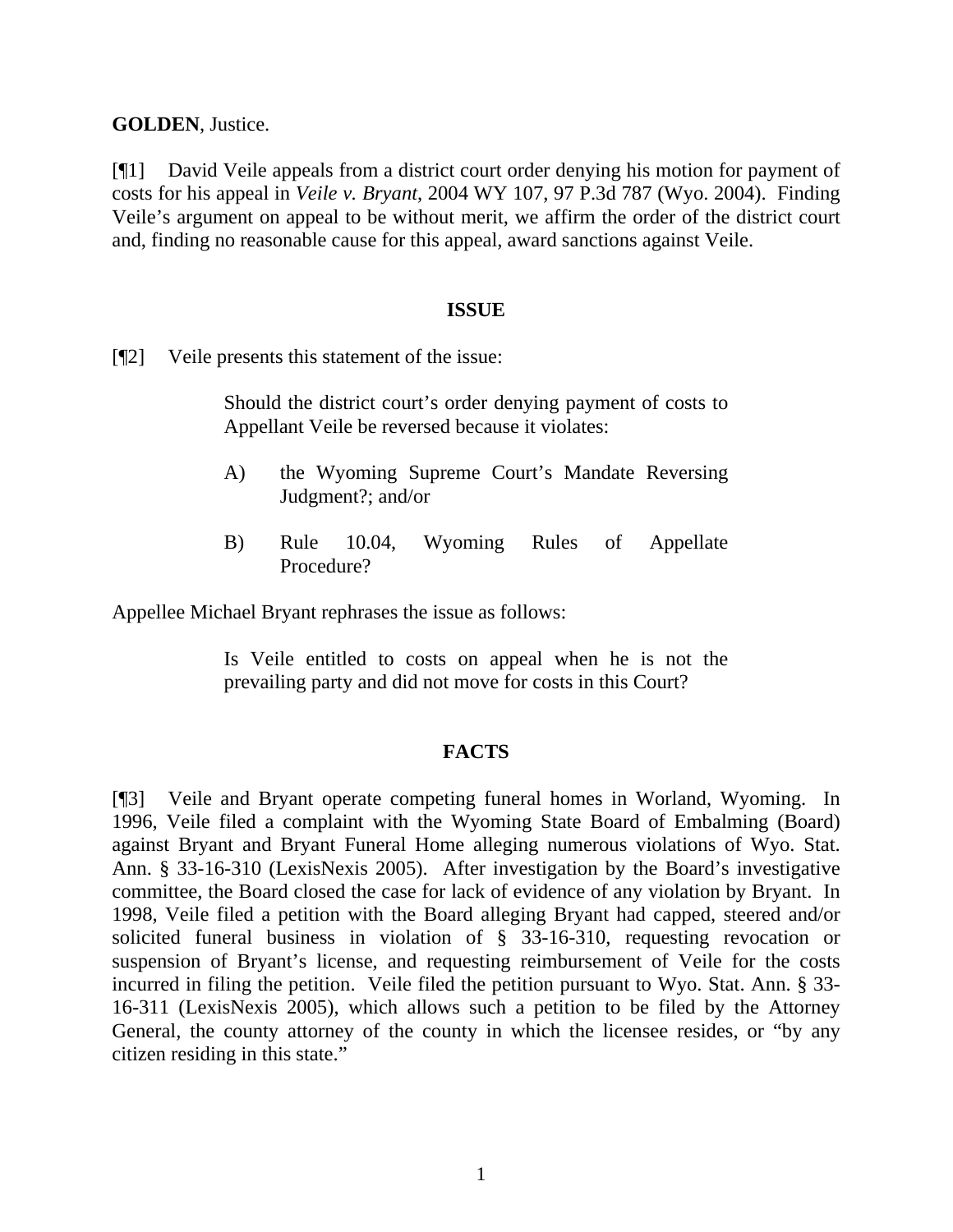[¶4] After protracted legal maneuvering, a hearing on Veile's petition was held before the Board in 2002. At the close of Veile's evidence, the Board granted Bryant's motion for a directed verdict finding Veile failed to present sufficient evidence to support his allegations. Veile filed a petition for review with the district court. The district court dismissed the petition for review holding that the hearing before the Board was not a contested case hearing under the Wyoming Administrative Procedure Act. The district court characterized the hearing as an investigation after which the Board found no basis to prosecute Veile's claims. The district court reasoned that because the hearing was not a contested case hearing under the Wyoming Administrative Procedure Act, the court did not have jurisdiction to consider Veile's petition for judicial review.

[¶5] Veile appealed the district court's decision to this Court. We reversed the district court's ruling that the hearing before the Board was not a contested case hearing and held that the Court did have jurisdiction to hear Veile's appeal. *Veile*, ¶ 14, 97 P.3d at 793. In this Court's ruling on the merits of Veile's appeal, though, we upheld in all respects the Board's finding that Veile had presented insufficient evidence to prove his case against Bryant, and we affirmed the Board's decision denying all relief requested by Veile. *Id.*, ¶¶ 16, 26, 97 P.3d at 796, 799.

[¶6] On September 30, 2004, this Court issued its "Mandate Reversing Judgment," which provided that "[c]osts are awarded to the prevailing party." On November 3, 2004, Veile filed in district court a "Motion for Order of Payment of Costs Pursuant to Wyoming Supreme Court's Mandate Reversing Judgment," seeking to recover \$1,698.80 in costs. On January 3, 2005, the district court issued an order denying Veile's motion for payment of costs. In so ordering, the district court ruled that "Mr. Veile is not the prevailing party in the Supreme Court matter and because of the uniqueness of the Supreme Court's opinion in the matter, Rule 10.04, W.R.A.P., is not applicable . . . ." This appeal followed.

### **STANDARD OF REVIEW**

[¶7] This Court ordered in its mandate that costs were awarded to the prevailing party. The determination of which party is the prevailing party is a question of law, and our standard of review for questions of law is *de novo*. *See Gray v. Stratton Real Estate*, 2001 WY 125, ¶ 5, 36 P.3d 1127, 1128 (Wyo. 2001).

## **DISCUSSION**

[¶8] Veile contends the district court erred in finding that he was not the prevailing party in *Veile*, 2004 WY 107, 97 P.3d 787. In support of this contention, Veile argues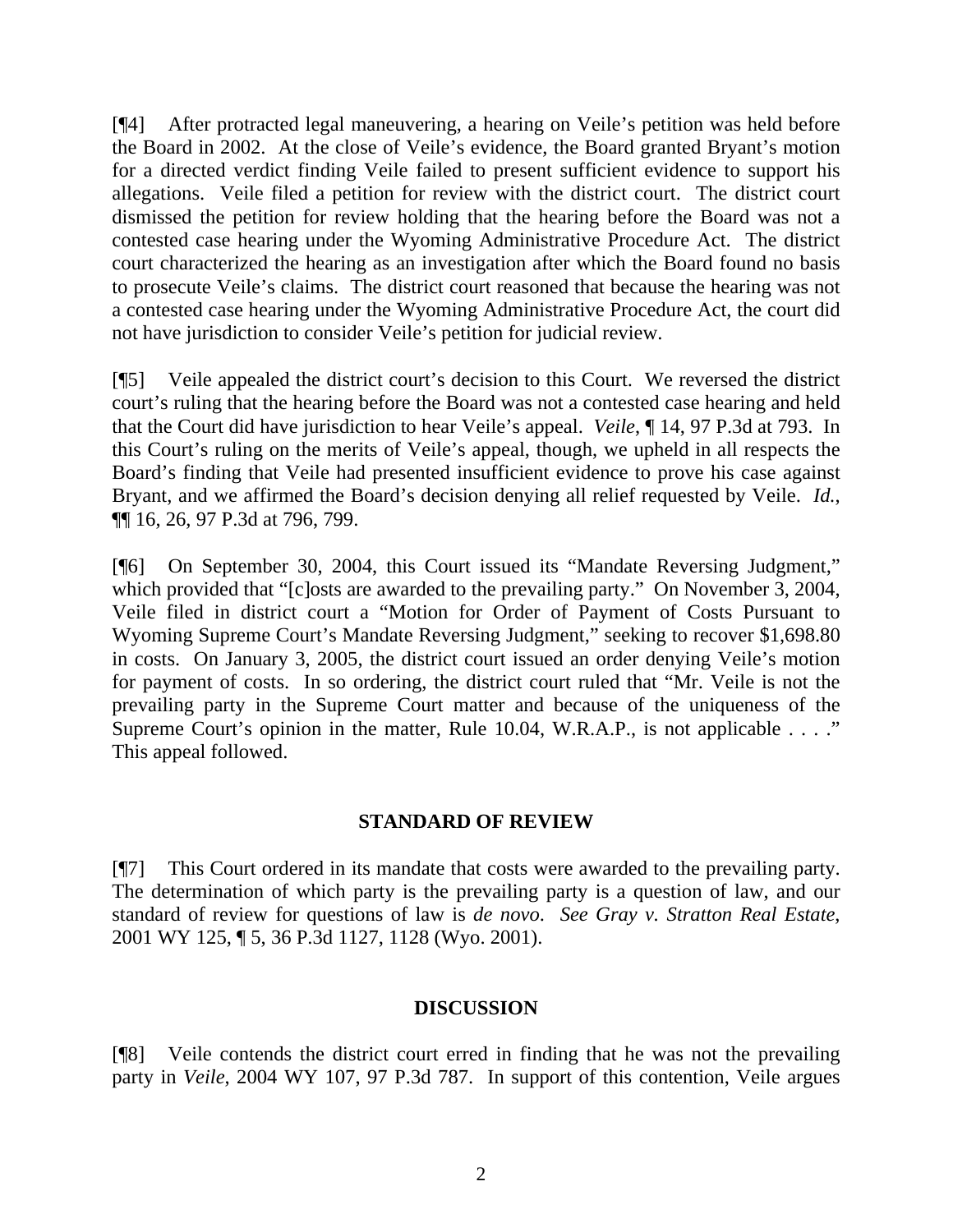that he "clearly improved his position by appealing the District Court's Dismissal to this Court." We disagree.

[¶9] In considering whether a party should be awarded costs as a prevailing party in litigation, we have defined "prevailing party" according to the following:

> A party should not be deemed the prevailing party for purposes of taxing costs unless the party improves his or her position by the litigation. \* \* \* To hold otherwise would encourage unnecessary litigation.

*Schaub v. Wilson*, 969 P.2d 552, 561 (Wyo. 1998). Our decision in *Veile* cannot reasonably be read to have improved Veile's position in any way in his petition against Bryant.

[¶10] Veile's position in his litigation against Bryant was that which he presented to the Board: that Bryant had engaged in unlawful funeral practices; that Bryant's license should be revoked or suspended; and that the Board should reimburse Veile for expenses he incurred in pursuing his action before the Board. The Board found against Veile on all of his claims. The district court, on the other hand, took no position on the merits of Veile's claims and instead dismissed Veile's petition for review after finding it did not have jurisdiction to consider the petition. We disagreed with the district court and took jurisdiction of Veile's appeal. We then, however, ruled against Veile on all of his claims and upheld the Board's decision in its entirety. The effect of the district court's decision, had it stood, would have been to leave in place the Board's decision denying Veile all relief he requested. Although we disagreed with the district court's reasoning, the effect of our decision on Veile was the same. We affirmed the Board's finding that Veile had not proven his case against Bryant, and we upheld the Board's decision denying Veile all requested relief. Veile clearly did not improve his position in his litigation against Bryant through his appeal to this Court.

[¶11] As a final issue, Bryant claims that there is no reasonable cause for this appeal and this Court should award sanctions pursuant to W.R.A.P. 10.05. "Generally, this Court is reluctant to impose sanctions, but we will make such an award in those rare circumstances where an appellate brief lacks cogent argument, is devoid of pertinent authority to support the claims of error, and/or fails to make adequate references to the record." *Gray*, ¶ 11, 36 P.3d at 1129-30. In this case the lack of any cogent argument to support the appeal provides the circumstance making sanctions appropriate.

[¶12] As explained above, this Court in its *Veile* decision ruled against Veile on all of his claims of Board error. Veile's interests in his litigation against Bryant were in no way vindicated through his appeal to this Court, and no reasonable argument could be proffered to support his request for payment of costs. We can discern no good faith legal